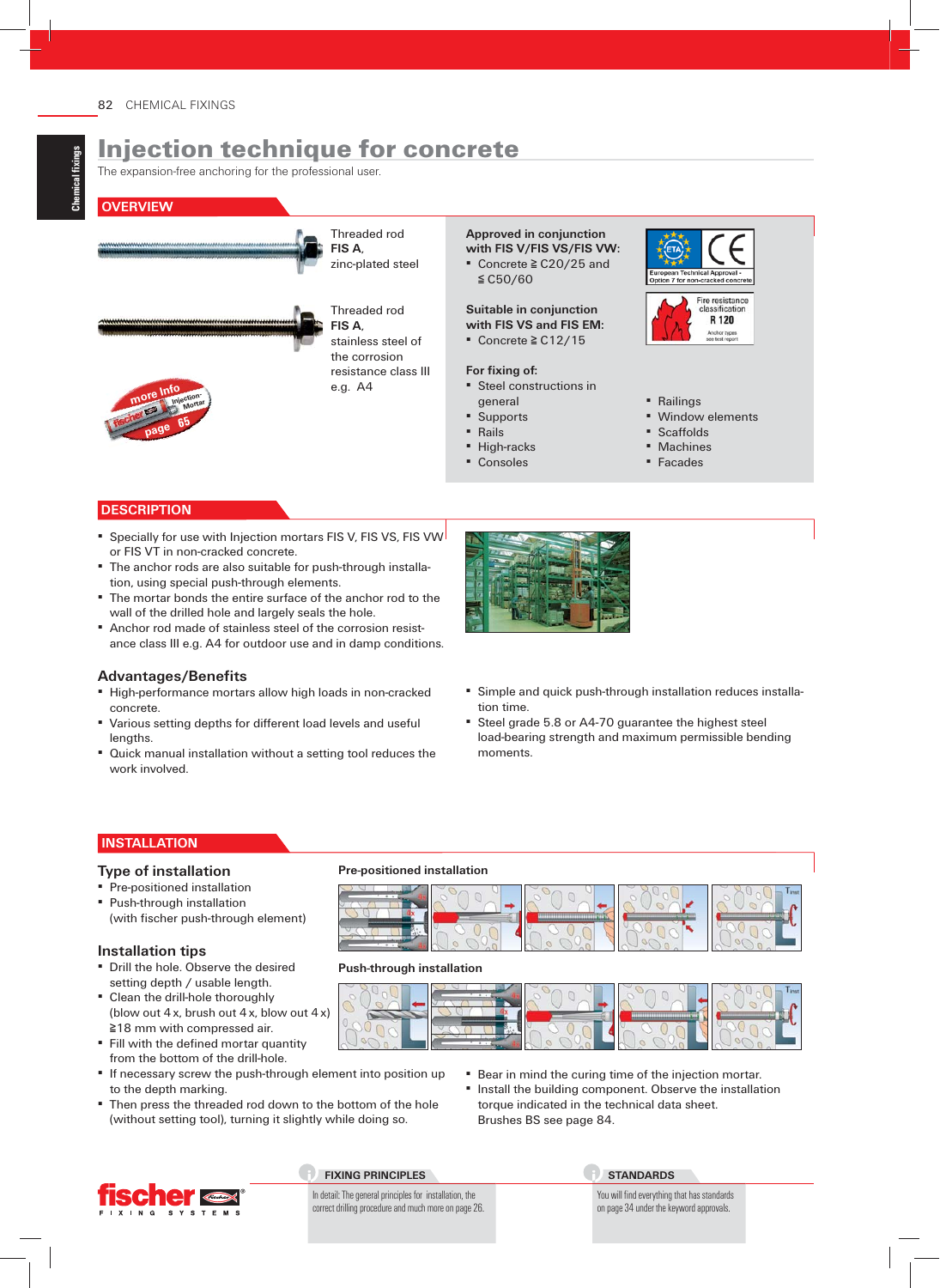#### **TECHNICAL DATA**



Threaded rod **FIS A**, zinc plated steel Threaded rod **FIS A A4**, stainless steel **zinc plated steel stainless steel A4**  $\begin{bmatrix} \text{Rong} \\ \text{FeB} \end{bmatrix}$ approval drill diameter min. anchoring depth number of scale units min. usable length max. anchoring depth number of scale units max. usable lepth ■ ETA d<sub>0</sub> h<sub>ef, min</sub> the min term of the min term of the min term of the min term of the min term of the min term of the min term of the min term of the min term of the min term of the min term of the min term of the min  $\begin{array}{ccc} \mathfrak{t}_{\mathsf{fix1}} \cdot \mathsf{h}_{\mathsf{ef, min}} & & \mathfrak{h}_{\mathsf{ef, max}} \\ \textbf{[mm]} & & \textbf{[mm]} \end{array}$  $t$ fix1 -  $h$ ef, max<br>[mm] Type **Art.-No. Art.-No.** [mm] [mm] [mm] [mm] [mm] FIS A M 6 x 75 **090243 090437 ■** 8 50 2 17 66 2 1 FIS A M 6 x 85 **090272 090438 ■** 8 50 2 27 72 2 5 FIS A M 6 x 110 **090273 090439 ■** 8 50 2 52 72 2 30 FIS A M 8 x 90 **090274 090440 ■** 10 64 2 17 80 3 1 FIS A M 8 x 110 **090275 090441 ■** 10 64 2 37 96 3 5 FIS A M 8 x 130 **090276 090442 ■** 10 64 2 57 96 3 25 FIS A M 8 x 175 **090277 090443 ■** 10 64 2 102 96 3 70 FIS A M 10 x 110 **090278 090444 ■** 12 80 3 18 97 5 1 FIS A M 10 x 130 **090279 090447 ■** 12 80 3 38 117 5 1 FIS A M 10 x 150 **090281 090448 ■** 12 80 3 335 120 5 19 FIS A M 10 x 200 **090282 090449 ■** 12 80 3 108 120 5 69 FIS A M 12 x 140 **090283 090450 ■** 14 96 4 30 124 6 2 FIS A M 12 x 160 **090284 090451 ■** 14 96 4 50 144 6 2 FIS A M 12 x 180 **090285 090452 ■** 14 96 4 70 144 6 22 FIS A M 12 x 210 **090286 090453 ■** 14 96 4 100 144 6 52 FIS A M 12 x 260 **090287 090454 ■** 14 96 4 150 144 6 102 FIS A M 16 x 175 **090288 090455 ■** 18 125 8 32 154 11 3 FIS A M 16 x 200 **090289 090456 ■** 18 125 8 57 172 11 3 FIS A M 16 x 250 **090290 090457 ■** 18 125 8 107 192 11 40 FIS A M 16 x 300 **090291 090458 ■** 18 125 8 157 192 11 90 FIS A M 20 x 245 **090292 090459 ■** 24 160 20 63 219 29 4 FIS A M 20 x 290 **090293 090460 ■** 24 160 20 108 240 29 28 FIS A M 24 x 290 **090294 090461 ■** 28 192 28 72 260 42 4 FIS A M 24 x 380 **090295 090462 ■** 28 192 28 162 288 42 66 FIS A M 30 x 340 **090296 090463 ■** 35 240 53 68 303 79 5 FIS A M 30 x 430 **090297 090464 ■** 35 240 53 158 360 79 38





#### **Push-through element**,

stainless steel of the corrosion resistance class III, e.g. A4

| Type                              | Art.-No. | approval  | min. - max. usable length | thread          | qty. per box |
|-----------------------------------|----------|-----------|---------------------------|-----------------|--------------|
|                                   |          | $F = ETA$ | t <sub>fix</sub>          | M               |              |
|                                   |          |           | [mm]                      |                 | pcs.         |
| Push-through element M 8 x 3 A4   | 078230   |           | $3 - 6$                   | M8              | 10           |
| Push-through element M 10 x 3 A4  | 078231   | ■         | $3 - 6$                   | M 10            | 10           |
| Push-through element M 10 x 8 A4  | 078232   | ▅         | $8 - 16$                  | M <sub>10</sub> | 10           |
| Push-through element M 12 x 4 A4  | 078233   | п         | $4 - 8$                   | M 12            | 10           |
| Push-through element M 12 x 10 A4 | 078234   | П         | $10 - 20$                 | M 12            | 10           |
| Push-through element M 16 x 5 A4  | 078235   | ▅         | $5 - 10$                  | M 16            | 10           |
| Push-through element M 16 x 10 A4 | 078236   | □         | $10 - 20$                 | M 16            | 10           |
| Push-through element M 20 x 10 A4 | 043906   |           | $10 - 20$                 | M 20            | 10           |

Red hot: You will find fire prevention information on page 31.

#### **CORROSION**

Rust prevention tips: Everything you need to know about corrosion and how to prevent it is on page 32.



83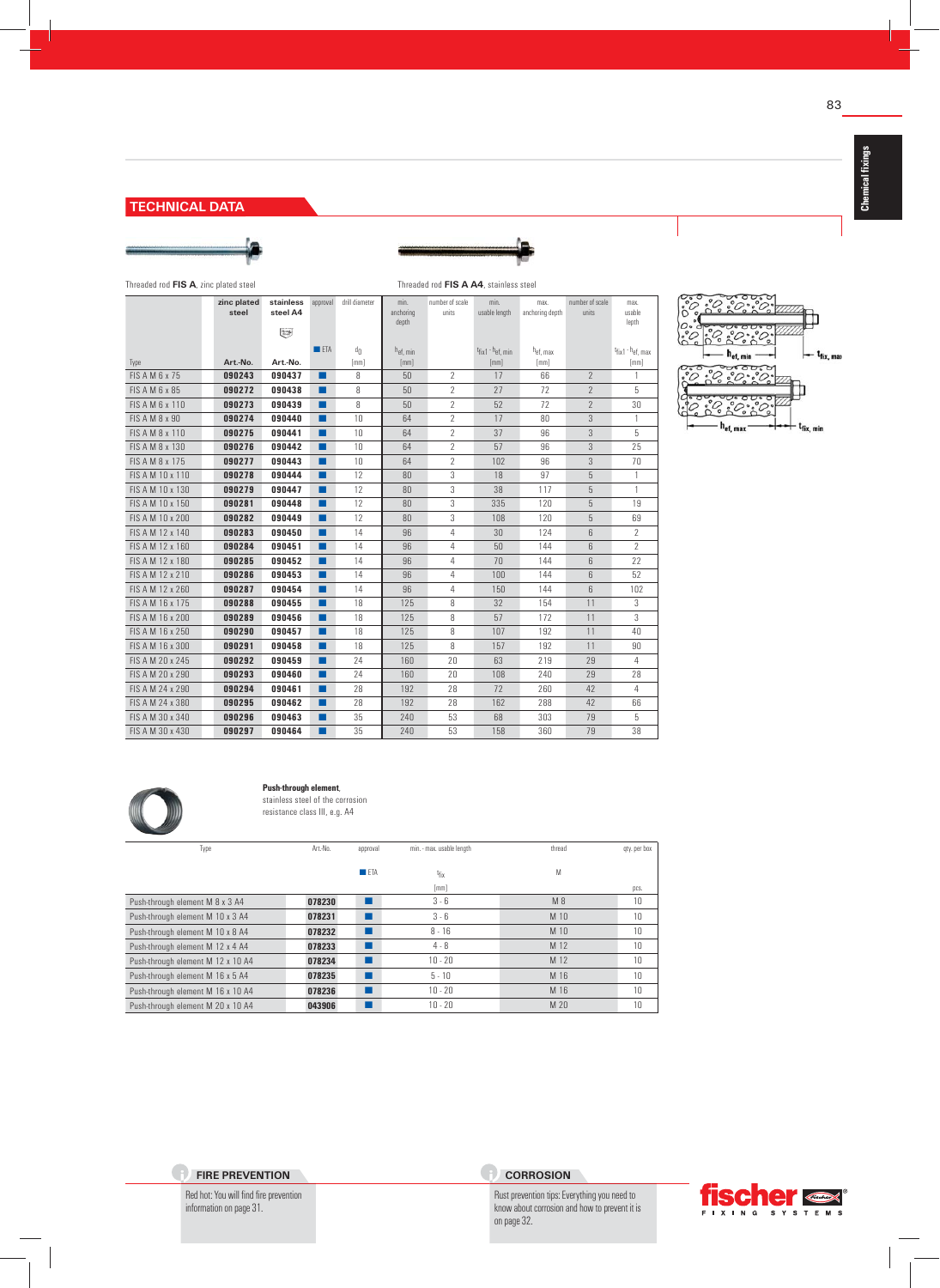# Injection technique for concrete

#### **TECHNICAL DATA**

|                | Cleaning brush for concrete |                                 | Compressed-air cleaning gun ABP |
|----------------|-----------------------------|---------------------------------|---------------------------------|
| Type           | Art.-No.                    | for thread                      | qty. per box                    |
|                |                             | M                               |                                 |
|                |                             |                                 | pcs.                            |
| BS ø 8         | 078177                      | M 6                             |                                 |
| <b>BS</b> ø 10 | 078178                      | M 8                             |                                 |
| <b>BS</b> ø 12 | 078179                      | M 10                            |                                 |
| <b>BS</b> ø 14 | 078180                      | M 12                            |                                 |
| <b>BS</b> ø 18 | 078181                      | M 16                            |                                 |
| <b>BS</b> ø 25 | 097806                      | M 20                            |                                 |
| <b>BS</b> ø 28 | 078183                      | M 24                            |                                 |
| <b>BS</b> ø 35 | 078184                      | M 27 / M 30                     |                                 |
| ABP            | 059456                      | Compressed-air cleaning gun ABP |                                 |

#### **LOADS**

Mean ultimate loads, design resistant and recommended loads for single anchors of fischer Injection system FIS V, FIS VS **and FIS VW used with treaded rods FIS A with large spacing and edge distance.**

|                                                                  |                             |                       |                              |     |         |                |                  |     |        |         |                  |                | <b>Non-cracked concrete</b>                             |         |               |                |                |                  |                      |         |                 |                |      |
|------------------------------------------------------------------|-----------------------------|-----------------------|------------------------------|-----|---------|----------------|------------------|-----|--------|---------|------------------|----------------|---------------------------------------------------------|---------|---------------|----------------|----------------|------------------|----------------------|---------|-----------------|----------------|------|
| <b>Anchor size</b>                                               |                             |                       |                              |     |         | <b>M6</b>      |                  |     |        |         | <b>M8</b>        |                |                                                         |         |               | M 10           |                |                  |                      |         | M 12            |                |      |
| <b>Kind of steel</b>                                             |                             |                       |                              |     | gvz     |                | A4               | C   |        | gvz     |                  | A <sub>4</sub> | C                                                       |         | gvz           |                | A <sub>4</sub> | C                |                      | gvz     |                 | A <sub>4</sub> | c    |
| Steel grade                                                      |                             |                       |                              | 5.8 | 8.8     | 10.9           | A4-70 1.4529 5.8 |     |        | 8.8     | 10.9             |                | A4-70 1.4529 5.8                                        |         | 8.8           | 10.9           |                | A4-70 1.4529 5.8 |                      | 8.8     | 10.9            | A4-70 1.4529   |      |
| Effektive                                                        | $h_{ef, min}$               | [mm]                  |                              |     |         | 40             |                  |     |        |         | 40               |                |                                                         |         |               | 40             |                |                  |                      |         | 48              |                |      |
| anchorage depth                                                  | $h_{ef, min}$               | [mm]                  |                              |     |         | 72             |                  |     |        |         | 96               |                |                                                         |         |               | 120            |                |                  |                      |         | 144             |                |      |
| Drill hole depth                                                 | $h_{0}$                     | [mm]                  |                              |     |         |                |                  |     |        |         |                  |                | $h_0 = h_{ef}$                                          |         |               |                |                |                  |                      |         |                 |                |      |
| Drill hole diameter                                              | $d_{0}$                     | [mm]                  |                              |     |         | $\, 8$         |                  |     |        |         | 10               |                |                                                         |         |               | 12             |                |                  |                      |         | 14              |                |      |
| Mean ultimate loads N <sub>11</sub> and V <sub>11</sub> [kN]     |                             |                       |                              |     |         |                |                  |     |        |         |                  |                |                                                         |         |               |                |                |                  |                      |         |                 |                |      |
| Tensile                                                          | $0^\circ$ $N_{\rm H}$       | [kN]                  | h <sub>ef, min</sub>         |     |         | 9.1            |                  |     | 15.4   |         |                  |                |                                                         |         |               | 17.1           |                |                  | 22.4                 |         |                 |                |      |
|                                                                  |                             |                       | $h_{ef, max}$ 11.0*          |     | $16.0*$ | 16.4           | $14.0*$          |     | 19.0   | $29.0*$ | 36.9             |                | 57.7<br>$46.0*$<br>$26.0*$<br>$30.0^{\circ}$<br>$41.0*$ |         |               |                | $44.0^{\circ}$ | 67.0*            | 79.3                 | $59.0*$ |                 |                |      |
| Shear                                                            | $90^\circ$ V <sub>II</sub>  | [kN]                  | $h_{ef, min}$ 5.0*           |     | $8.0*$  | 9.1            | $7.0*$           |     | $9.2*$ | $14.6*$ | 15.4             | $12.8*$        |                                                         | $14.5*$ |               |                | 19.2           |                  | 21.1                 |         | 26.4            |                |      |
|                                                                  |                             |                       | $h_{ef, max}$ 5.0*           |     | $8.0*$  | $10.0*$        | $7.0*$           |     | $9.2*$ | $14.6*$ | $17.0*$          | $12.8*$        |                                                         | $14.5*$ | $23.2*$ 27.0* |                |                | $20.3*$          | $21.1*$              | $33.7*$ | $40.0*$         | $29.5*$        |      |
| Design resistant loads N <sub>Rd</sub> and V <sub>Rd</sub> [kN]  |                             |                       |                              |     |         |                |                  |     |        |         |                  |                |                                                         |         |               |                |                |                  |                      |         |                 |                |      |
| Tensile                                                          | $0^\circ$ N <sub>Rd</sub>   |                       | h <sub>ef, min</sub><br>[kN] |     |         | 3.8            |                  |     |        |         | 6.1              |                |                                                         |         |               | 7.1            |                |                  |                      |         | 9.3             |                |      |
|                                                                  |                             |                       | h <sub>ef, max</sub>         |     |         | 6.8            |                  |     | 12.8   | 14.7    |                  | 13.9           | 14.7                                                    | 20.3    | 23.0          |                | 21.9           | 23.0             | 29.7                 | 33.2    |                 | 31.6           | 33.2 |
| Shear                                                            | $90^\circ$ $V_{Rd}$         | [kN]                  | $h_{ef, min}$ 4.0            |     |         |                | 4.5              |     |        |         | 7.4              |                |                                                         |         |               | 8.5            |                |                  | 11.2                 |         |                 |                |      |
|                                                                  |                             |                       | $h_{ef, max}$                | 4.0 | 6.4     | 6.7            | 4.5              | 5.6 | 7.4    | 11.7    | 11.3             | 8.2            | 10.2                                                    | 11.6    | 18.6          | 18.0           | 13.0           | 16.2             | 16.9                 | 27.0    | 26.7            | 18.9           | 23.6 |
| Recommended loads N <sub>rec</sub> and V <sub>rec</sub> [kN]     |                             |                       |                              |     |         |                |                  |     |        |         |                  |                |                                                         |         |               |                |                |                  |                      |         |                 |                |      |
| Tensile                                                          | $0^{\circ}$ $N_{rec}$       | [kN]                  | h <sub>ef, min</sub>         |     |         | 2.7            |                  |     | 4.4    |         |                  |                |                                                         | 5.1     |               |                |                |                  |                      |         | 6.7             |                |      |
|                                                                  |                             |                       | $h_{ef. max}$                |     |         | 4.8            |                  |     | 9.2    |         | 10.5             | 9.9            | 10.5                                                    | 14.5    | 16.5          |                | 15.7           | 16.5             | 21.2<br>23.7<br>22.5 |         |                 |                | 23.7 |
| Shear                                                            | $90^\circ$ V <sub>rec</sub> | [kN]                  | $h_{ef, min}$                | 2.9 |         |                | 3.2              |     | 5.3    |         |                  |                | 6.1                                                     |         |               |                |                |                  |                      | 8.0     |                 |                |      |
|                                                                  |                             |                       | $h_{ef, max}$ 2.9            |     | 4.6     | 4.8            | 3.2              | 4.0 | 5.3    | 8.3     | 8.1              | 5.9            | 7.3                                                     | 8.3     | 13.3          | 12.9           | 9.3            | 11.6             | 12.1                 | 19.3    | 19.0            | 13.5           | 16.9 |
| Recommended bending moment M <sub>rec</sub> [Nm]                 |                             |                       |                              |     |         |                |                  |     |        |         |                  |                |                                                         |         |               |                |                |                  |                      |         |                 |                |      |
|                                                                  | $M_{rec}$                   | [Nm]                  |                              | 4.6 | 6.9     | 8.1            | 5.0              | 6.3 | 11.4   | 17.1    | 17.6             | 11.9           | 14.9                                                    | 22.3    | 34.3          | 35.7           | 23.8           | 29.7             | 38.9                 | 60.0    | 62.4            | 42.1           | 52.6 |
| <b>Component dimensions, minimum spacings and edge distances</b> |                             |                       |                              |     |         |                |                  |     |        |         |                  |                |                                                         |         |               |                |                |                  |                      |         |                 |                |      |
| Characteristic spacing                                           | $s_{cr.}$ Np                | $\lceil mm \rceil$    |                              |     |         | 135            |                  |     |        |         | 195              |                |                                                         |         |               | 245            |                |                  |                      |         | 290             |                |      |
| Characteristic edge distance Ccr, Np                             |                             | [mm]                  |                              |     |         | 70             |                  |     |        |         | 100              |                |                                                         |         |               | 125            |                |                  |                      |         | 145             |                |      |
| Minimum spacing <sup>1)</sup>                                    | <sup>S</sup> min            | [mm]                  |                              |     |         | 40             |                  |     |        |         | 40               |                |                                                         |         |               | 45             |                |                  |                      |         | 55              |                |      |
| Minimum edge distance <sup>1)</sup>                              | $c_{\min}$                  | [mm]                  |                              |     |         | 40             |                  |     |        |         | 40               |                |                                                         |         |               | 45             |                |                  |                      |         | 55              |                |      |
| Minimum structural                                               |                             | [mm]                  | $\bar{h}_{ef, min}$          |     |         | 70             |                  |     |        |         | 70               |                |                                                         |         |               | 70             |                |                  |                      |         | 78              |                |      |
| component thickness                                              | $h_{\text{min}}$            | [mm]                  | h <sub>ef, max</sub>         |     |         | 102            |                  |     |        |         | 126              |                |                                                         |         |               | 150            |                |                  |                      |         | 174             |                |      |
| Clearance hole in fixture<br>to be attached for                  | $d_f \leq$                  | [mm]                  |                              |     |         | $\overline{7}$ |                  |     |        |         | $\boldsymbol{9}$ |                |                                                         |         |               | 12             |                |                  |                      |         | 14              |                |      |
| pre-positioned installation                                      |                             |                       |                              |     |         |                |                  |     |        |         |                  |                |                                                         |         |               |                |                |                  |                      |         |                 |                |      |
| Clearance hole in fixture to<br>be attached for                  | $d_f \leq$                  | [mm]                  |                              |     |         | $\overline{9}$ |                  |     |        |         | 11               |                |                                                         |         |               | 14             |                |                  | 16                   |         |                 |                |      |
| push-through installation                                        |                             |                       |                              |     |         |                |                  |     |        |         |                  |                |                                                         |         |               |                |                |                  |                      |         |                 |                |      |
| Required torque                                                  | $T_{inst}$                  | [Nm]                  |                              |     |         | $\overline{5}$ |                  |     |        |         | 10               |                |                                                         |         |               | 20             |                |                  |                      |         | 40              |                |      |
|                                                                  |                             | [scale unit] hef, min |                              |     |         | $\mathbf{1}$   |                  |     |        |         | $\overline{2}$   |                |                                                         |         |               | $\overline{2}$ |                |                  |                      |         | 3               |                |      |
| Mortar filling quantity                                          |                             |                       | [scale unit]hef, max         |     |         | $\overline{2}$ |                  |     |        |         | 3                |                |                                                         |         |               | $\overline{5}$ |                |                  |                      |         | $6\overline{6}$ |                |      |

#### **Continued next page.**

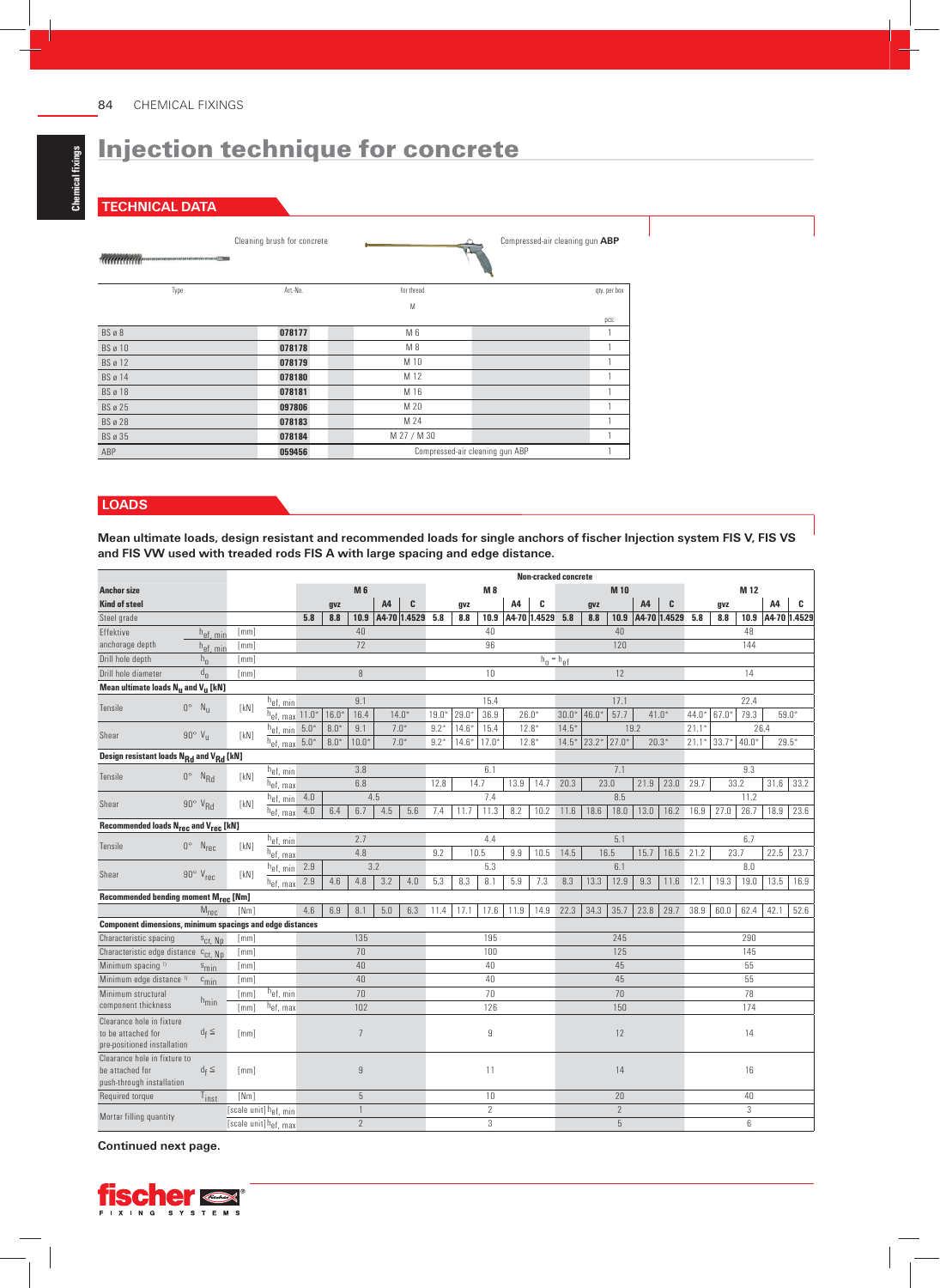#### **LOADS**

Mean ultimate loads, design resistant and recommended loads for single anchors of fischer Injection system FIS V, FIS VS and FIS VW used with treaded rods FIS A with large spacing and edge distance.

|                                                                              |                              |                    |                                  |      |         |                |                  |         |         |         |       |          | <b>Non-cracked concrete</b> |         |      |               |          |                       |                                                                                                                     |       |             |      |                   |
|------------------------------------------------------------------------------|------------------------------|--------------------|----------------------------------|------|---------|----------------|------------------|---------|---------|---------|-------|----------|-----------------------------|---------|------|---------------|----------|-----------------------|---------------------------------------------------------------------------------------------------------------------|-------|-------------|------|-------------------|
| <b>Anchor size</b>                                                           |                              |                    |                                  |      |         | M 16           |                  |         |         |         | M 20  |          |                             |         |      | M 24          |          |                       |                                                                                                                     |       | M 30        |      |                   |
| <b>Kind of steel</b>                                                         |                              |                    |                                  |      | gvz     |                | A4               | C       |         | gvz     |       | A4       | C                           |         | gvz  |               | A4       | C                     |                                                                                                                     | qvz   |             | A4   | c                 |
| Steel grade                                                                  |                              |                    |                                  | 5.8  | 8.8     | 10.9           | A4-70 1.4529 5.8 |         |         | 8.8     | 10.9  |          | A4-70 1.4529 5.8            |         | 8.8  |               |          | 10.9 A4-70 1.4529 5.8 |                                                                                                                     | 8.8   | 10.9        |      | A4-70 1.4529      |
| Effektive                                                                    | $h_{ef, min}$                | [mm]               |                                  |      |         | 64             |                  |         |         |         | 80    |          |                             |         |      | 96            |          |                       |                                                                                                                     |       | 120         |      |                   |
| anchorage depth                                                              | $h_{ef, min}$                | [mm]               |                                  |      |         | 192            |                  |         |         |         | 240   |          |                             |         |      | 288           |          |                       |                                                                                                                     |       | 360         |      |                   |
| Drill hole depth                                                             | $h_{0}$                      | [mm]               |                                  |      |         |                |                  |         |         |         |       |          |                             |         |      |               |          |                       |                                                                                                                     |       |             |      |                   |
| Drill holöe diameter                                                         | $d_0$                        | [mm]               |                                  |      |         | 18             |                  |         |         |         | 24    |          |                             |         |      | 28            |          |                       |                                                                                                                     |       | 35          |      |                   |
| Mean ultimate loads $N_{11}$ and $V_{11}$ [kN]                               |                              |                    |                                  |      |         |                |                  |         |         |         |       |          |                             |         |      |               |          |                       |                                                                                                                     |       |             |      |                   |
| Tensile                                                                      | $0^\circ$ N <sub>II</sub>    | [kN]               | $h_{ef, min}$                    |      |         | 69.1           |                  |         |         |         | 96.6  |          |                             |         |      | 127.0         |          |                       |                                                                                                                     |       | 177.5       |      |                   |
|                                                                              |                              |                    | $h_{ef, max}$ 82.0*              |      | 126.0   | 130.3          | $110.0*$         |         | 127.0   |         | 191.5 | $171.0*$ |                             | 183.0   |      | 262.7         | $247.0*$ |                       | 292.0                                                                                                               |       | 386.8       |      |                   |
| Shear                                                                        | $90^\circ$ V <sub>II</sub>   | [kN]               | $h_{ef. min}$ 39.2*              |      | $62.8*$ | $74.0*$        | $54.8*$          |         | $61.2*$ | $98.0*$ | 115.0 | $85.7*$  |                             | 88.2    |      | 141.2* 166.0* |          | $123.4*$              | 140.2* 224.4                                                                                                        |       | 257.9       |      | 196.2*            |
|                                                                              |                              |                    | $h_{ef, max}$ 39.2*              |      | 62.8*   | $74.0*$        |                  | $54.8*$ | $61.2*$ | $98.0*$ | 115.0 | $85.7*$  |                             | $88.2*$ |      | 141.2* 166.0* |          | $123.4*$              | 140.2* 224.4* 264.0*                                                                                                |       |             |      | $196.2*$          |
| Design resistant loads N <sub>Rd</sub> and V <sub>Rd</sub> [kN]              |                              |                    |                                  |      |         |                |                  |         |         |         |       |          |                             |         |      |               |          |                       |                                                                                                                     |       |             |      |                   |
| Tensile                                                                      | $0^\circ$ $N_{Rd}$           | [kN]               | h <sub>ef, min</sub>             |      |         | 14.4           |                  |         |         |         | 20.1  |          |                             |         |      | 26.4          |          |                       |                                                                                                                     |       | 36.9        |      |                   |
|                                                                              |                              |                    | $h_{ef, max}$                    |      |         | 53.6           |                  |         |         |         | 79.6  |          |                             |         |      | 108.6         |          |                       |                                                                                                                     |       | 160.2       |      |                   |
| Shear                                                                        | $90^\circ$ V <sub>Rd</sub>   | <b>TkN1</b>        | $h_{ef, min}$ 31.4               |      |         |                | 34.5             |         |         |         | 48.2  |          |                             |         |      | 63.3          |          |                       |                                                                                                                     |       | 88.5        |      |                   |
|                                                                              |                              |                    | $h_{\text{ef. max}}$ 31.4        |      | 50.2    | 49.3           | 35.1             | 43.8    | 49.0    | 78.4    | 76.7  | 54.9     | 68.6                        | 70.6    |      | $113.0$ 110.7 | 79.1     | 98.7                  | 112.2                                                                                                               | 179.5 |             |      | 176.0 125.8 157.0 |
| Recommended loads N <sub>rec</sub> and V <sub>rec</sub> [kN]                 |                              |                    |                                  |      |         |                |                  |         |         |         |       |          |                             |         |      |               |          |                       |                                                                                                                     |       |             |      |                   |
| Tensile                                                                      | $0^\circ$ $N_{rec}$          | [kN]               | h <sub>ef, min</sub>             |      |         | 10.3           |                  |         |         |         | 14.3  |          |                             |         |      | 18.8          |          |                       |                                                                                                                     |       | 26.3        |      |                   |
|                                                                              |                              |                    | $h_{ef. max}$                    |      |         | 38.3           |                  |         |         |         | 56.8  |          |                             |         |      | 77.6          |          |                       |                                                                                                                     |       | 114.4       |      |                   |
| Shear                                                                        | $90^\circ$ $V_{rec}$         | [kN]               | $h_{ef, min}$ 22.4               |      |         |                | 24.6             |         |         |         | 34.4  |          |                             |         |      | 45.2          |          |                       |                                                                                                                     |       | 63.2        |      |                   |
|                                                                              |                              |                    | $h_{ef, max}$ 22.4               |      | 35.6    | 35.2           | 25.1             | 31.3    | 35.0    | 56.0    | 54.8  | 39.2     | 49.0                        | 50.4    | 80.7 | 79.0          | 56.5     | 70.5                  | 80.1                                                                                                                |       | 128.2 125.7 | 89.8 | 12.1              |
| Recommended bending moment Mrec [Nm]                                         |                              |                    |                                  |      |         |                |                  |         |         |         |       |          |                             |         |      |               |          |                       |                                                                                                                     |       |             |      |                   |
|                                                                              | M <sub>rec</sub>             | [Nm]               |                                  | 98.9 |         |                |                  |         |         |         |       |          |                             |         |      |               |          |                       | 152.0 158.1 106.7 133.1 193.1 296.6 308.6 207.9 259.4 333.1 512.0 533.3 359.4 448.6 668.0 1026.9 1070.0 720.7 899.4 |       |             |      |                   |
| Component dimensions, minimum spacings and edge distances                    |                              |                    |                                  |      |         |                |                  |         |         |         |       |          |                             |         |      |               |          |                       |                                                                                                                     |       |             |      |                   |
| Characteristic spacing                                                       | $s_{cr}$ , Np                | $\lceil mm \rceil$ |                                  |      |         | 370            |                  |         |         |         | 450   |          |                             |         |      | 525           |          |                       |                                                                                                                     |       | 640         |      |                   |
| Characteristic edge distance Ccr, Np                                         |                              | [mm]               |                                  |      |         | 185            |                  |         |         |         | 225   |          |                             |         |      | 265           |          |                       |                                                                                                                     |       | 320         |      |                   |
| Minimum spacing <sup>1)</sup>                                                | <sup>S</sup> min             | [mm]               |                                  |      |         | 65             |                  |         |         |         | 85    |          |                             |         |      | 105           |          |                       |                                                                                                                     |       | 140         |      |                   |
| Minimum edge distance 1)                                                     | $c_{\text{min}}$             | [mm]               |                                  |      |         | 65             |                  |         |         |         | 85    |          |                             |         |      | 105           |          |                       |                                                                                                                     |       | 140         |      |                   |
| Minimum structural                                                           | h <sub>min</sub>             | [mm]               | h <sub>ef, min</sub>             |      |         | 96             |                  |         |         |         | 120   |          |                             |         |      | 144           |          |                       |                                                                                                                     |       | 180         |      |                   |
| component thickness                                                          |                              | [mm]               | $h_{ef, max}$                    |      |         | 224            |                  |         |         |         | 280   |          |                             |         |      | 336           |          |                       |                                                                                                                     |       | 420         |      |                   |
| Clearance hole in fixture<br>to be attached for                              | $d_f \leq$                   | [mm]               |                                  |      |         | 18             |                  |         |         |         | 22    |          |                             |         |      | 26            |          |                       |                                                                                                                     |       | 33          |      |                   |
| pre-positioned installation                                                  |                              |                    |                                  |      |         |                |                  |         |         |         |       |          |                             |         |      |               |          |                       |                                                                                                                     |       |             |      |                   |
| Clearance hole in fixture<br>to be attached for<br>push-through installation | $d_f \leq$                   | [mm]               |                                  |      |         | 20             |                  |         |         |         | 26    |          |                             |         |      | 30            |          |                       |                                                                                                                     |       | 40          |      |                   |
| Required torque                                                              | $\mathsf{r}_{\mathsf{inst}}$ | [Nm]               |                                  |      |         | 60             |                  |         |         |         | 120   |          |                             |         |      | 150           |          |                       |                                                                                                                     |       | 300         |      |                   |
|                                                                              |                              |                    | [scale unit] hef, min            |      |         | $\overline{4}$ |                  |         |         |         | 10    |          |                             |         |      | 14            |          |                       |                                                                                                                     |       | 26          |      |                   |
| Mortar filling quantity                                                      |                              |                    | [scale unit]h <sub>ef. max</sub> |      |         | 11             |                  |         |         |         | 29    |          |                             |         |      | 42            |          |                       |                                                                                                                     |       | 79          |      |                   |

 $^\star$  Steel failure

 $\,$  For minimum spacing and minimum edge distance the above described loads have to be reduced (see "fischer Technical Handbook" or "fischer Design software COMPUFIX"). Values given above are valid under the following as

- Dry concrete, temperature range 50 °C long term temperature and 80 °C short term temperature.

All values apply for concrete C 20/25 without edge or spacing influences.

Design resistant loads: material safety factor  $\gamma_M$  is included. Material safety factor  $\gamma_M$  depends on the type of anchor.

Recommended loads: material safety factor  $\gamma_M$  and safety factor for load  $\gamma_L$  = 1.4 are included.

The condition of application differ from those given in the European Technical Approval (ETA). For further detailed information about the ETA please contact the fischer technical service department. RG M threaded rods can be used as an alternative. Please refer to page 53 for suitable threaded rods.

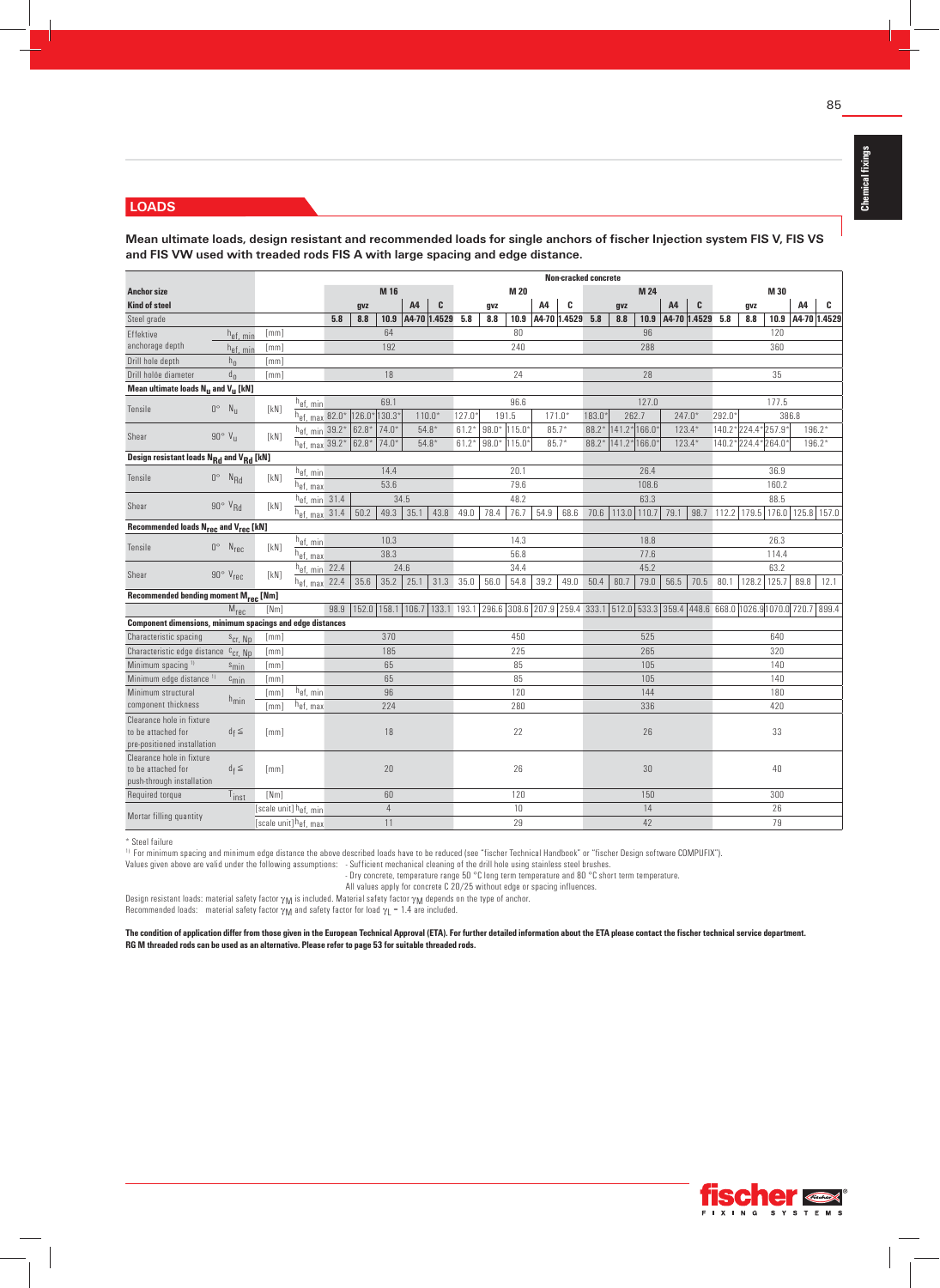### **OVERVIEW**



Internal-threaded anchor **RG MI**, M5 - M20 zinc-plated steel

Internal-threaded anchor **RG MI**, M8 - M20 stainless steel of the corrosion resistance class III e.g. A4

### **Approved for:**

▪ Non-cracked concrete ≧ C20/25

#### **Suitable for:**

▪ Natural stone with dense structure

#### For fixing of:

▪ Detachable connections with metrical screws in the steel, metal and plant construction.



## **DESCRIPTION**

- **The fixing system consists of the Internal-threaded anchor** RG MI and the Injection mortars FIS V, FIS VS and FIS VW.
- Suitable for commercially-available metric screws and threaded rods.
- During setting, the edges of the internal threaded anchor destroy the capsule in the drill hole, mix and activate the resin.
- The resin adheres to the entire surface of the internal threaded anchor, bonding it to the wall of the drilled hole.

#### **Advantages/Benefi ts**

- High-performance resin guarantees high loads in noncracked concrete.
- **The resin anchoring is free of expansion forces and permits** low axial spacings and edge distances.
- **·** Flush finish, no projecting bolt after dismantling the fixture.

#### **INSTALLATION**

#### **Type of installation**

- **Pre-positioned installation**
- Brushes see page 84.



#### **TECHNICAL DATA**

|                      |          | Internal-threaded anchor<br>RG MI, zinc-plated steel |              |                                     |                          |                          | Internal-threaded anchor<br><b>RG MI.</b> stainless steel A4 |                |              |  |
|----------------------|----------|------------------------------------------------------|--------------|-------------------------------------|--------------------------|--------------------------|--------------------------------------------------------------|----------------|--------------|--|
| Type                 | Art -No. | approval                                             | drill-Ø      | $drill$ depth $=$<br>mounting depth | min. bolt<br>penetration | max. holt<br>penetration | scale units                                                  | fits brushes   | Oty. per box |  |
|                      |          | FFA                                                  | $d_{\rm{n}}$ | $h_{\Pi} = h_{S}$                   | e <sub>2</sub>           | e <sub>1</sub>           |                                                              |                |              |  |
|                      |          |                                                      | [mm]         | [mm]                                | [mm]                     | [mm]                     |                                                              |                | pcs.         |  |
| BG 8 x 75 M 5 L      | 048221   |                                                      | 10           | 75                                  | 8                        | 14                       | 5                                                            | 78178 BS 10    | 10           |  |
| RG 10 x 75 M 6 I     | 048222   |                                                      | 12           | 75                                  | 10                       | 16                       | 5                                                            | 78179 BS 12    | 10           |  |
| RG 12 x 90 M8 L      | 050552   | ■                                                    | 14           | 90                                  | 12                       | 18                       | 5                                                            | 78180 BS 14    | 10           |  |
| BG 16 x 90 M 10 L    | 050553   | ■                                                    | 18           | 90                                  | 15                       | 23                       | 7                                                            | 78181 BS 16/18 | 10           |  |
| RG 16 x 125 M12 I    | 050562   | ■                                                    | 20           | 125                                 | 18                       | 26                       | 11                                                           | 52277 BS 20    | 10           |  |
| BG 22 x 160 M16 L    | 050563   | ■                                                    | 24           | 160                                 | 24                       | 35                       | 17                                                           | 78182 BS 24    | 5            |  |
| RG 28 x 200 M20 I    | 050564   | ■                                                    | 32           | 200                                 | 30                       | 45                       | 48                                                           | 78184 BS 35    | 5            |  |
| BG 12 x 90 M8 LA4    | 050565   | ■                                                    | 14           | 90                                  | 12                       | 18                       | 5                                                            | 78180 BS 14    | 10           |  |
| RG 16 x 90 M10 LA4   | 050566   | ■                                                    | 18           | 90                                  | 15                       | 23                       | 7                                                            | 78181 BS 16/18 | 10           |  |
| RG 18 x 125 M12   A4 | 050567   | ■                                                    | 20           | 125                                 | 18                       | 26                       | 11                                                           | 52277 BS 20    | 10           |  |
| RG 22 x 160 M16   A4 | 050568   | ■                                                    | 24           | 160                                 | 24                       | 35                       | 17                                                           | 78182 BS 24    | 5            |  |
| BG 28 x 200 M 20 LA4 | 050569   | ■                                                    | 32           | 200                                 | 30                       | 45                       | 48                                                           | 78184 BS 35    | 5            |  |



#### **FIXING PRINCIPLES**

In detail: The general principles for installation, the correct drilling procedure and much more on page 26.

#### **STANDARDS**

You will find everything that has standards on page 34 under the keyword approvals.